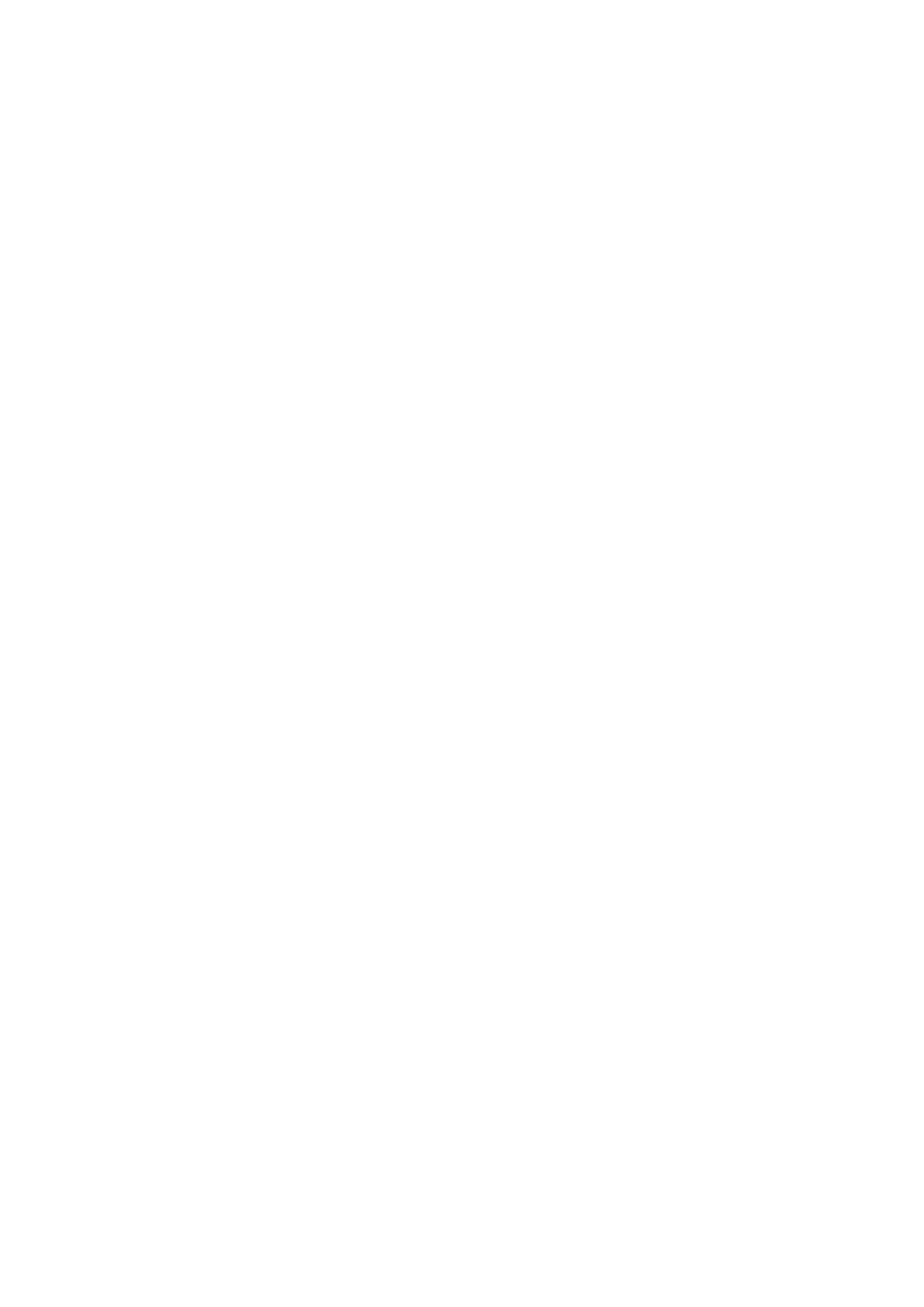| <b>Howard Davies, NAAONB Chief Executive</b>                                                                       |
|--------------------------------------------------------------------------------------------------------------------|
| Setting the scene for why communications is important over the next five years.                                    |
| See attached presentation                                                                                          |
| Richard Clarke, NAAONB Policy and Development Manager                                                              |
| Communicating the need for change and the essential role Communications Officers play.                             |
| Reiterated the importance of the need for change within the AONB Family to respond to our changing context         |
| highlighted in Howard's presentation.                                                                              |
| AONB partnerships have to move away from a dependence on public sector funding, being - to all intents and         |
| purposes - extensions of Local Authorities towards more independent of Local Authorities and towards a more        |
| collaborative and connected network of Social Enterprises albeit focusing on the environment. Only through         |
| working together can the outcomes we seek be realized.                                                             |
| Attendees role in all of this is communicating the need for change and this is essential role Communications       |
| Officers play as part of the AONB Family.                                                                          |
| You know how Important collaborative work is. But, consider also, how Acceptable it is and finally how Possible is |
| it going to be for you to work in this way.                                                                        |
| What do we want to say?, How do we want to say it?, To whom so we want to say it?, Who will say it?                |
| <b>Priorities</b>                                                                                                  |
| Discussions of priorities in small groups and feedback to plenary                                                  |
| Lunch                                                                                                              |
| Prioritisation of Actions - each attendee allowed 3 votes                                                          |
| Value of the AONB in terms of natural capital/ecosysystem services - 17                                            |
| Health and Wellbeing - 8                                                                                           |
| Inspiring People to feel ownership and sense of place - 7                                                          |
| $PR - 5$                                                                                                           |
| Development Control Pressures - 5                                                                                  |
| Agri-environment $-3$                                                                                              |
| What's our service/justify our existence $-1$                                                                      |
| Brand consistency $-1$                                                                                             |
| Moving people from very local immediate horizons to landscape scale $-1$                                           |
| Ongoing Duty of Regard at risk - 1                                                                                 |
| Community LED                                                                                                      |
| Charitable status                                                                                                  |
| <b>Woodland Management</b>                                                                                         |
| Project work - events and activity is funded and resources                                                         |
| Utilising and galvanizing local groups                                                                             |
| This matters here!                                                                                                 |
| Individual partnerships awareness and buy in                                                                       |
| Social Heritage/Enterprise                                                                                         |
| Change project - Future Landscapes Wales - Richard Clarke                                                          |
| The task NPs, AONBs, Welsh Government, NRW and Third Sector representation. Very diverse, lack of trust and        |
| huge suspicion.                                                                                                    |
| The journey intense demanding and challenging at times.                                                            |
| Personal Evaluation was very positive and participants gained a huge amount from it.                               |
| When considered from an organisational perspective realised part of the issue was a lack or organisational         |
| maturity.                                                                                                          |
| Real products came of this work. See evaluation attached.                                                          |
| Change project - Basecamp - Jill Smith                                                                             |
| Gave a demonstration of what's on Basecamp beyond AONB Family Forum, Communications Portfolio and the              |
| Library - all useful sources of information.                                                                       |
| Showed it as an inclusive collaboration and communications tool - also involve NPAs, academia, Defra, NRW,         |
| Natural England, corporate organisations where appropriate                                                         |
| Agreed to give regular "all access" updates of what other projects were being undertaken so people could           |
| request access to further interests or all access                                                                  |
| Change project - KPIs and Annual Report - Richard Clarke and Jill Smith                                            |
| Earlier this year at Lead Officer Meeting we talked about developing KPIs for AONB partnerships.                   |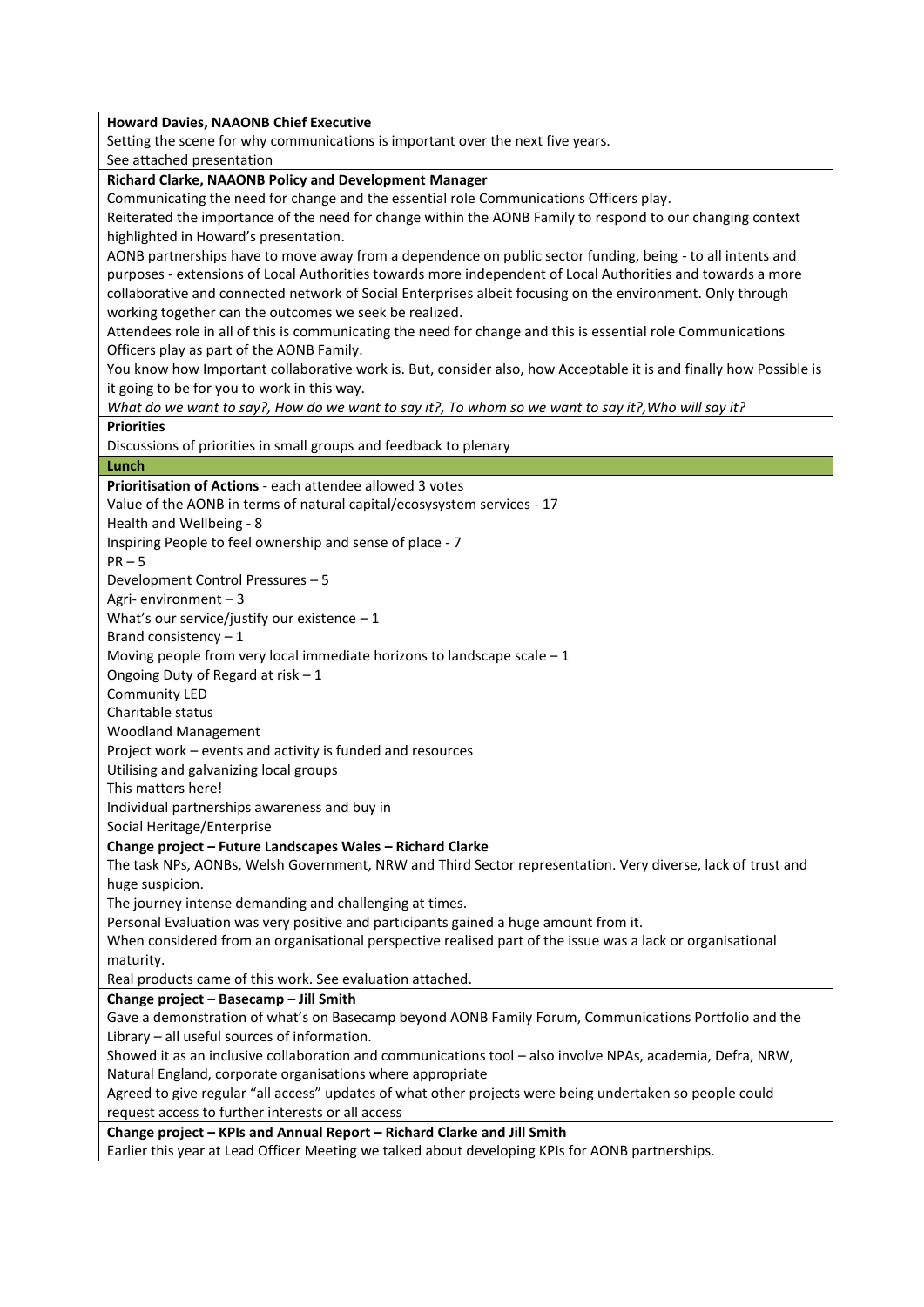The Lead Officers came up with 3 KPIs Slide and the NAAONB through its discussions with Defra proposed a further 2. Richard talked about the Quantitative components of the KPIs. Landscapes for Wildlife (nature) Total hectares of land enhanced for nature through the work of your AONB team. II Landscapes for People (wellbeing) Number of people engaged through the work of AONB teams. III Landscapes for Business (economy) Gross Value Added (GVA) for AONBs IV Landscapes for History (Historic Environment) Number of Scheduled Monuments where the condition has been enhanced through the work of the AONB team. V Landscapes for Life – (income generated) Jill showed how the Qualitative components of the KPIs had been used so far Annual Report <http://www.landscapesforlife.org.uk/images/Annual-Report-2016-FINAL.pdf> launched at the L4L Chairmen's meeting and sent to Defra and Welsh Government. Further plans to promote it in the new year to partnerships and LAs Resources area on <http://www.landscapesforlife.org.uk/resources.html> Work is ongoing to amalgamate the information on the current three websites. The amalgamated website will be redesigned and launched in March 2017. **Priority Action One -** Value of the AONB in terms of natural capital/ecosysystem services - 17 Small group discussion, key message and feedback to plenary – see separate document for discussion on the top three priorities **Priority Action Two** - Health and Wellbeing - 8 Small group discussion, key message and feedback to plenary **Coffee and Comfort Break Priority Action Three** - Inspiring People to feel ownership and sense of place - 7 Small group discussion, key message and feedback to plenary **Change project – Outstanding Week – Jill Smith** Jill reported that the AONB Family had owned the Week more this year, working with other AONBs to promote the week, locally and regionally. There had been some very innovative social media - namely the Mendip Hills "Family" campaign. This had freed the NAAONB up to work more strategically at a national level to get others to use the week to campaign on our behalf. As a result partners, like minded organisations and potential partners or those we would like to influence had been more involved. As examples: NT blog on AONB and work being done by NT in AONBs GWCT blog CPRE social media coverage VisitBritain VisitEngland Tweets Countryfile Magazine blog CLA Press activity resulting in coverage of AONBs, the work landowners are doing with AONB Partnerships all year round in CLA mag and Shooting Times GreenTraveller blog Supportive Tweets by the Welsh Minister Statement from Lord Gardiner and coverage by Defra social media (see attached) She concluded Is it enough? No… it's never enough Could we do better? Yes. Of course we could Do we need to change behaviours to do things better? Yes. And she looks forward to next year with great expectations after the work and enthusiasm of today. Outstanding Week 2017 - based on the survey monkey popular vote - will be 16-24th September 2017.

**Howard Davies** closing remarks